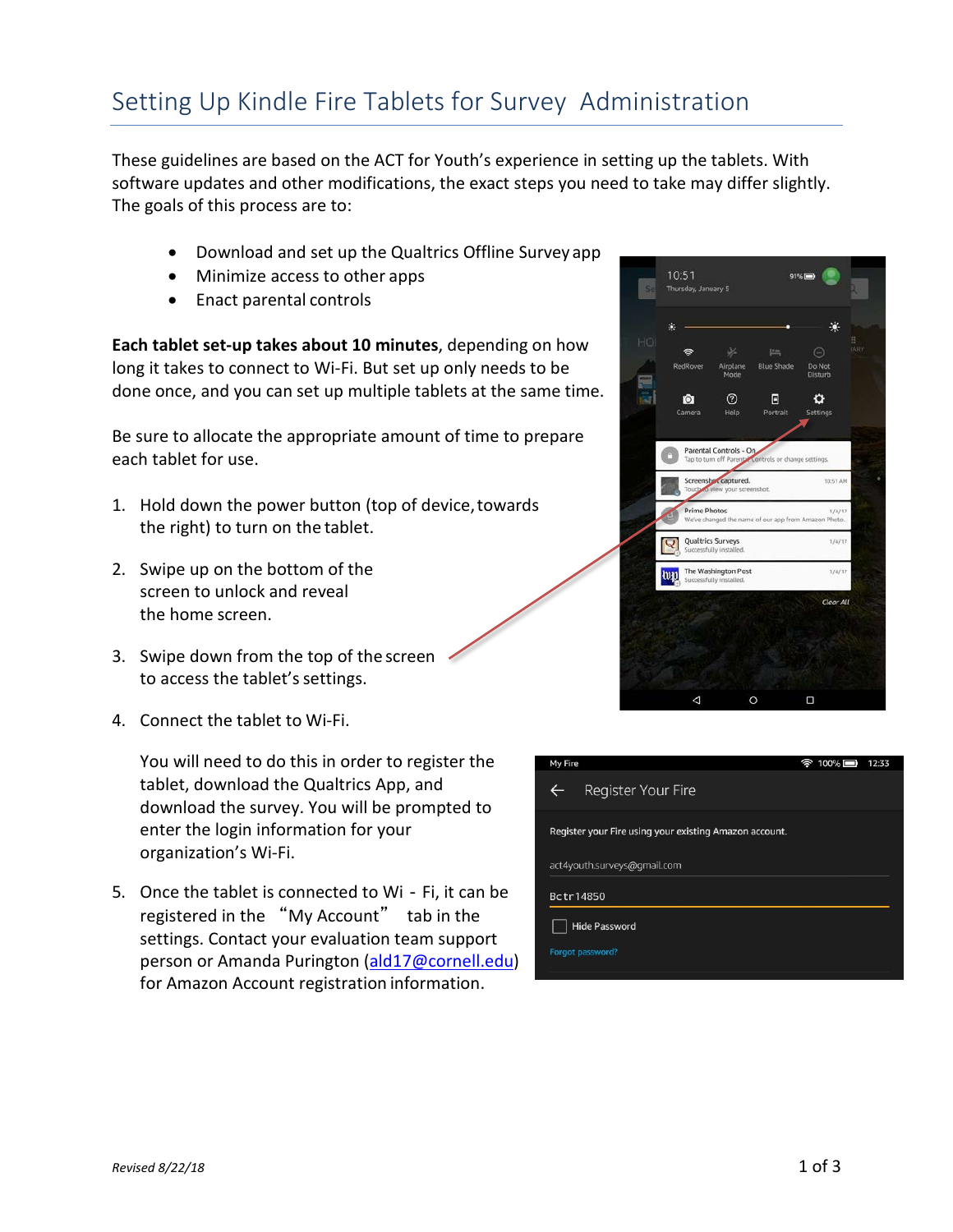- 6. When the tablet is registered, it will say "[your registered name's] [# of tablet] Fire" in the top left of the screen. (This number is not needed for survey administration.)
- 7. Download the Qualtrics Offline Survey app from the App Store

|  | ACT's 19th Fire <sup>6</sup> |              | 9 令 91% ■ 10:51 |  |
|--|------------------------------|--------------|-----------------|--|
|  | Settings                     |              |                 |  |
|  | <b>Device</b>                |              |                 |  |
|  | ຈ                            | Wireless     |                 |  |
|  | ∼                            | Storage      |                 |  |
|  | $\blacksquare$               | Power        |                 |  |
|  | 噩                            | Apps & Games |                 |  |

8. Access the **Parental Controls** tab in **Settings**. We suggest setting the parental control password to 1485, but you can choose any password that you'd like.

In the Parental Controls tab, **make sure that Social Sharing and Amazon Stores are both blocked**.

**Turn on Password Protect Services.**